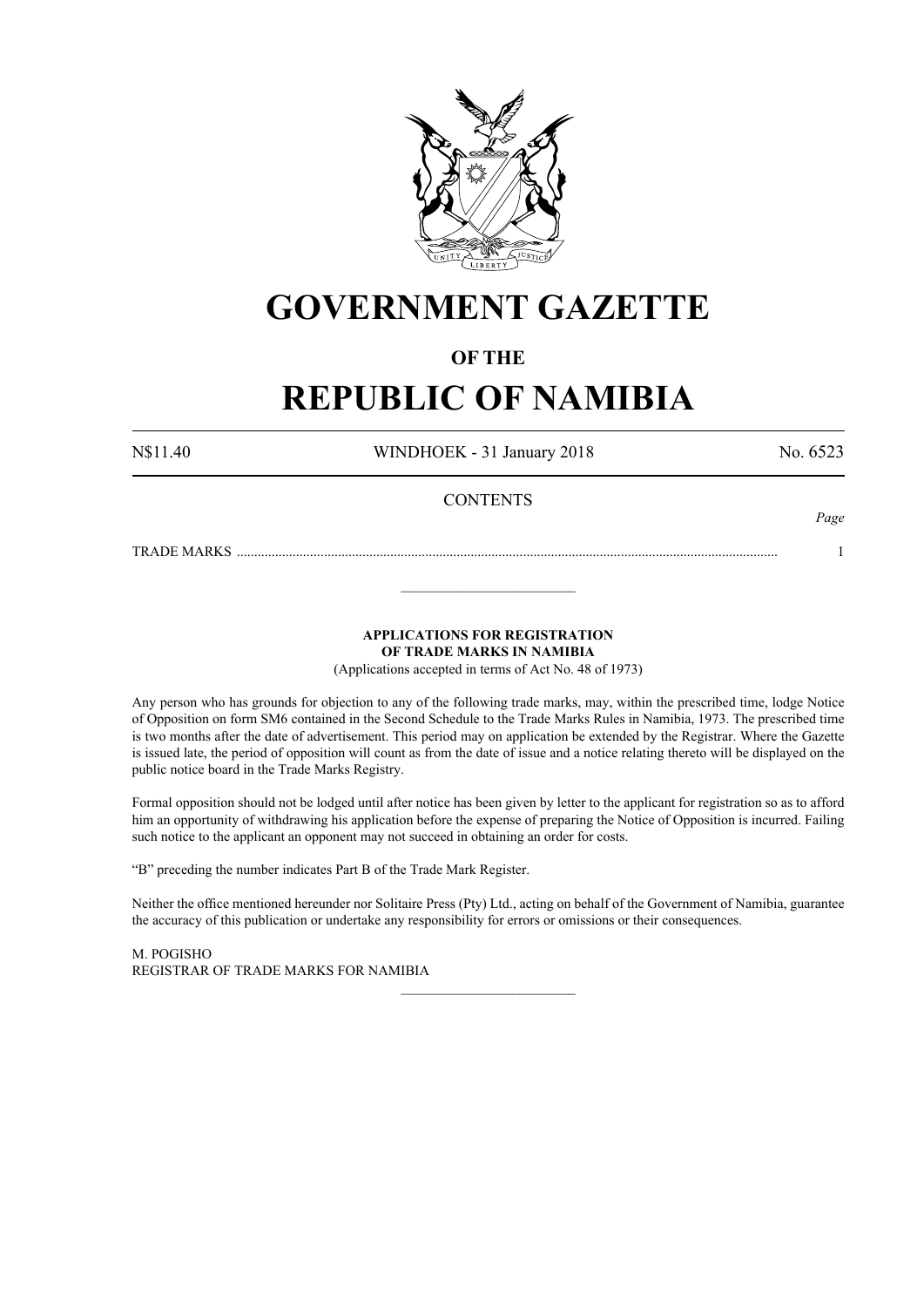2016/531 in class 3: Cosmetics and skin care preparations; in the name of **GALDERMA S.A.**, a Swiss company, of Zugerstrasse 8, CH-6330 CHAM, Switzerland. Address for service: BOUWERS Inc c/o HARMSE ATTOR-NEYS, 3 Liszt Street, Windhoek.

Filed: 11 May 2016

### **DAYLONG**

Associated with NA/T/2016/532

2016/532 in class 5: Pharmaceutical preparations; in the name of **GALDERMA S.A.**, a Swiss company, of ugerstrasse 8, CH-6330 CHAM, Switzerland.

 $\frac{1}{2}$ 

Address for service: BOUWERS Inc c/o HARMSE ATTOR-NEYS, 3 Liszt Street, Windhoek.

Filed: 11 May 2016

#### **DAYLONG**

Associated with: NA/T/2016/531

2016/769 in class 38: Telecommuications; in the name of **TELE-VIZRD HYPE SOUND T/A THISTV (CC/2013/06261)** a Namibian Close Corporation, of Reinhardcourt, Volans Street, Windhoek-West, Windhoek, Namibia.

 $\overline{\phantom{a}}$  , where  $\overline{\phantom{a}}$ 

Address for Service: ISAACKS & ASSOCIATES INCORPO-RATED, Office No 1, First Floor, Continental Building, Independence Avenue, Windhoek.



Filed: 15 June 2016

Registration of this trademark shall give no right to the exclusive use of the acronym **"TV"** separately and apart from the mark.

 $\overline{\phantom{a}}$  , where  $\overline{\phantom{a}}$ 

2016/319 in class 30: Preserves, sauces and condiments; in the name of **CHASE FLAVOURS CC**, a company registered in accordance with the laws of the Republic of Namibia, of Unit E, NamibRE Building, 39 c/c Feld and Lazarett Streets, Ausspannplatz, Windhoek, Namibia.

Address for service: ENGLING, STRITTER & PARTNERS, 12 Love Street, Windhoek.

Filed: 11 March 2016

# **SIZZLES**

2016/1648 in class 32: Beer and ale; in the name of **NAMIB-IA BREWERIES LIMITED**, a company registered in accordance with the laws of the Republic of Namibia, of 7th Floor, Alexander House, Fidel Castro Street, Windhoek, Namibia. Address for service: ENGLING, STRITTER & PARTNERS, 12 Love Street, Windhoek.

 $\frac{1}{2}$ 

FILED: 18 October 2016

# **BRAUMEISTER URBOCK**

Registration of this trademark shall give no right to the exclusive use of the word **"BRAUMEISTER"** separately and apart from the mark.

The word **"BRAUMEISTER"** means **"BREW MASTER"**  (of beer) and is derived from the German language.  $\frac{1}{2}$ 

2016/1692 in class 19: Marble and granite Dimension stone; in the name of **NAMAGRA (PTY) LTD.**, a company registered in accordance with the laws of the Republic of Namibia, of Kalk Street, Karibib, Namibia.

Address for service: ENGLING, STRITTER & PARTNERS, 12 Love Street, Windhoek.



FILED: 28 October 2016

Registration of this trademark shall give no right to the exclusive use of the words **"NAMIBIA"** and **"COMMERCIAL"**  separately and apart from the mark.

The colour **"BLUE"** appearing on the representation of the trademark is the distinctive feature of the mark  $\frac{1}{2}$ 

2016/1693 in class 19: Marble and granite Dimension stone; in the name of **NAMAGRA (PTY) LTD.**, a compgistered in accordance with the laws of the Republic of Namibia, of Kalk Street, Karibib, Namibia.

Address for Service: ENGLING, STRITTER & PARTNERS, 12 Love Street, Windhoek.



FILED: 28 October 2016

Registration of this trademark shall give no right to the exclusive use of the word **"NAMIBIA"** separately and apart from the mark.

 $\frac{1}{2}$ 

Associated with: NA/T/2016/1692

2016/1586 in class 9: Scientific, nautical, surveying, photographic, cinematographic, optical, weighing, measuring, signalling, checking (supervision), life-saving and teaching apparatus and instruments; Apparatus and instruments for conducting, switching, transforming, accumulating, regulating or controlling electricity; Apparatus for recording, transmission orreproduction of sound or images; Magnetic data carriers, recor(-ing discs; Compact discs, DVDs and other digital recording media; Mechanisms for coin-operated apparatus; Cash registers, calculating machines, data processing equipment, computers; Computer software; Fire extinguishing apparatus; Audiovisual teaching apparatus; Computer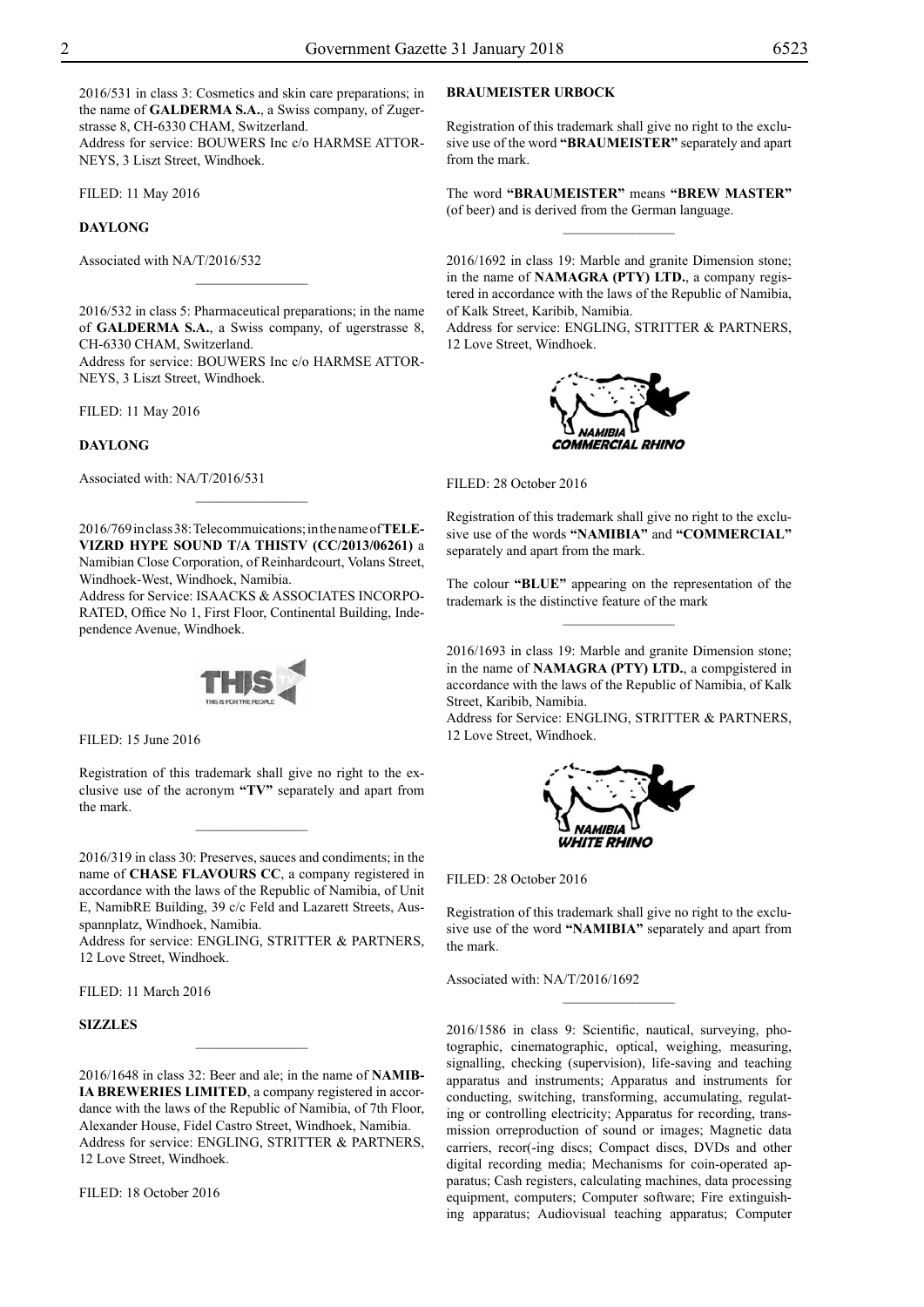game software; Computer programs; DVDs; exercise DVDs; protective clothing; protective helmets for sports; goggles for sports; spectacle cases; MP3 players; audio tapes, audio cassettes, audio discs; audio-video tapes, audio video cassettes, audio-video discs; video tapes, video cassettes; electronic publications (downloadable); mouse mats; magnets; mobile telephone covers, mobile telephone cases; magnetic cards; encoded cards; MP3 covers; MP3 cases; mobile phone straps; headphones; apparatus for use in broadcasting, transmission, receiving, processing, reproducing, encoding and decoding of radio and television programmes, and other audio, video and image data; apparatus for use in broadcasting, transmission, receiving, processing, reproducing, encoding and decoding of digital media content; magnetic data carriers, recording disks; videos, CDs, CD roms, mini-disks, CD-Is; audio, video and audiovisual recordings; cinematographical films; computer software; computer software supplied from the Internet; computer games software; electronic publications provided on-line from databases or the Internet; computer software and telecommunications apparatus to enable connection to databases and the Internet; magnetically encoded cards for carrying data; multifunction cards for financial services; charge cards, cash cards, bank cards, cheque cards, credit cards, debit cards; computer hardware and software for the provision of banking services, of financial services, of bank account management services, of monetary transfer services, of payment services, of financial analysis and financial reports, of financial management services, of managing charitable organisations and of information services relating to banking and finance; a database enabling registered charities to process donations and claim gift aid; parts and fittings for all the aforementioned; in the name of **VIRGIN ENTERPRISES LIMITED**, a company registered in accordance to the laws of United Kingdom, of The Battleship Building 179, Harrow Road, London, W26NB, United Kingdom.

Address for service: ENGLING, STRITTER & PARTNERS, 12 Love Street, Windhoek.

Virgin<br>Virgin

Filed: 12 October 2016

Registration of this trademark shall give no right to the exclusive use of the word **"ACTIVE"** separately and apart from the mark.

 $\mathcal{L}=\mathcal{L}^{\mathcal{L}}$ 

Associated with: NA/T/2012/839 and NA/T/2016/1587

2016/1587 in class16: Paper and cardboard; Printed matter; Bookbinding material; Photographs; Stationery; Adhesives or stationery or household purposes; Artists' materials; Paint brushes; Typewriters and office requisites (except urniture); Instructional and teaching material (except apparatus); Plastic materials for packaging (not included in other classes); Printers' type; Printing blocks; Books; Sport related publications; exercise related publications; Calendars; Catalogues; Greeting cards; Photographs; Pictures; Teaching materials; printed cards, newspapers and journals; manuals; Bookbinding material; timetables; pamphlets; booklets; parts and fittings for the aforesaid goods; in the name of **VIRGIN ENTERPRISES LIMITED**, a company registered in accordance to the laws of the United Kingdom, of The Battleship Building 179, Harrow Road, London, W2 6NB, United Kingdom.

Address for service: ENGLING, STRITTER & PARTNERS, 12 Love Street, Windhoek.

**Virgin**<br>Virginactive

Filed: 12 October 2016

Registration of this trademark shall give no right to the exdusive use of the word **"ACTIVE"** separately and apart from the mark.

 $\frac{1}{2}$ 

Associated with: NA/T/2016/1588

2016/1588 in class 25: Clothing, footwear, headgear; sportswear; clothes for sports; Clothing for gymnastics; Swimwear; Cyclists' clothing; Sweatshirts; jumpers; tracksuits; trousers; dance pants; shorts; leggings; training tights; capri pants; tshirts; vests; Caps; sports bras; underwear; Anti-sweat underwear; trunks; swimming costumes; swimming hats; headbands; arm bands; gloves; Socks; sports footwear; trainers; plimsolls; gym shoes; football boots; Studs for football boots; ballet shoes; parts and fittings for the aforesaid goods; in the name of **VIRGIN ENTERPRISES LIMITED**, a company registered in accordance to the laws of United Kingdom, of The Battleship Building 179, Harrow Road, London, W2 6NB, United Kingdom.

Address for service: ENGLING, STRITTER & PARTNERS, 12 Love Street, Windhoek.

ruin<br>Tactive

FILED: 12 October 2016

Registration of this trademark shall give no right to the exclusive use of the word **"ACTIVE"** separately and apart from the mark.

 $\frac{1}{2}$ 

Associated with: NA/T/2016/1589

2016/1589 in class 28: Games and playthings; gymnastic and sporting articles not included in other classes; decorations for Christmas trees; sporting articles and equipment; sports games; gym equipment; machines for physical exercises; tationary exercise bicycles; chest expanders; appliances for gymnastics; balls for games; balls for sports; ball throwing apparatus; shuttlecocks; body-building apparatus; exercisers; gloves made specifically for use in playing sports; fitness gloves; boxing gloves; sparring gloves; fencing gloves; fencing masks; fencing weapons; flippers for swimming; swimming belts; swimming jackets; swimming kick boards; golf bags; golf clubs; golf gloves; hockey sticks; protective padding for sports; knee guards; shin guards; elbow guards; nets for sports; starting blocks for sports; tennis nets; trampolines; weight lifting belts; benches for sporting use; exercise weights; medicine ball; dumb-bells; handheld computer games for use with television receivers; parts and fittings for the aforesaid goods; in the name of **VIRGIN ENTERPRISES LIMITED**, a company registered in accordance to the laws of the United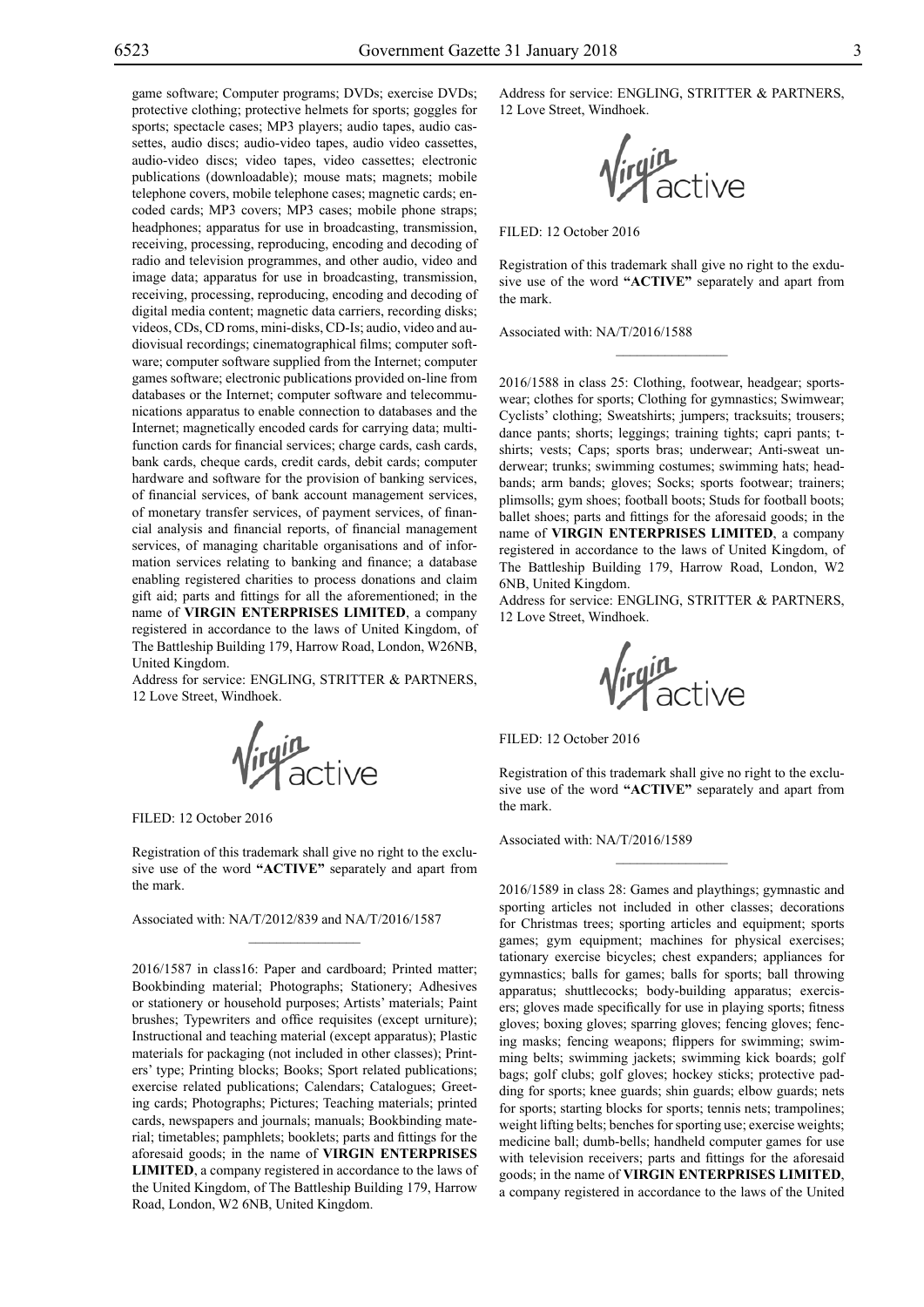Kingdom, of The Battleship Building 179, Harrow Road, London, W2 6NB, United Kingdom.

Address for service: ENGLING, STRITTER & PARTNERS, 12 Love Street, Windhoek.

*lirgin*<br>Virginactive

FILED: 12 October 2016

Registration of this trademark shall give no right to the exclusive use of the word **"ACTIVE"** separately and apart from the mark.

 $\overline{\phantom{a}}$  , where  $\overline{\phantom{a}}$ 

Associated with: NA/T/2016/1590

2016/1590 in class 41: Education; providing of training; entertainment; sporting and cultural activities; operation of physical fitness centres; sports coaching; conducting fitness classes; gymnastic instruction; health and fitness training; health club services; fitness club services; sports club services; organization of sports competitions; personal trainer services; physical fitness instruction; training services relating to fitness; physical education; practical training demonstration; providing sports facilities; rental of sports equipment, rental of sports grounds; rental of stadium facilities; rental of tennis courts; games equipment rental; providing sports training facilities; sport camp services; timing of sports events; instruction courses relating to physical fitness; information and advisory services relating to the aforesaid; information and advisory services relating to the aforesaid services provided on-line from a computer database or the Internet; information and advisory services in relation to the aforesaid services provided over a telecommunications network; in the name of **VIRGIN ENTERPRISES LIMITED**, a company registered in accordance to the laws of the United Kingdom, of The Battleship Building 179, Harrow Road, London, W2 6NB, United Kingdom.

Address for service: ENGLING, STRITTER & PARTNERS, 12 Love Street, Windhoek.

**Virgin**<br>**Virgin** 

Filed: 12 October 2016

Registration of this trademark shall give no right to the exclusive use of the word **"ACTIVE"** separately and apart from the mark.

 $\frac{1}{2}$ 

Associated with: NA/T/2016/1591

2016/1591 in class 43: Services for providing food and drink; temporary accommodation; services for providing food and drink; provision of food and drink in restaurants; services for the preparation of food and drink; preparation of meals; catering for the provision of food and drink; provision of information' relating to the preparation of food and drink; bar services; bars; cafe services; cafeteria services; child care services; child minding services; children's creches; club services for the provision of food and drink; consultancy services relating to food; consultancy services relating to food preparation; day care centers; day-nurseries; day-nurseries [creches]; drink dispensing machines (rental of; information, advisory and consultancy services relating to the aforesaid services; information and advisory services relating to the aforesaid services provided on-line from a computer database or the Internet; information and advisory services in relation to the aforesaid services provided over a telecommunications network; in the name of **VIRGIN ENTERPRISES LIMITED**, a company registered in accordance to the laws of the United Kingdom, of The Battleship Building 179, Harrow Road, London, W2 6NB, United Kingdom.

Address for service: ENGLING, STRITTER & PARTNERS, 12 Love Street, Windhoek.



FILED: 12 October 2016

Registration of this trademark shall give no right to the exclusive use of the word **"ACTIVE"** separately and apart from the mark.

 $\frac{1}{2}$ 

Associated with: NA/T/2016/1592

2016/1592 in class 44: Medical services; veterinary services; hygienic and beauty care for human beings or animals; agriculture, horticulture and forestry services; healthcare; spas; health spa services; medical spa services; beauty care services provided by a health spa; services of a hair and beauty salon; beauty salon services; health centres; information and advisory services relating to the aforesaid; information and advisory services relating to the aforesaid services provided online from a computer database or the Internet; information and advisory services in relation to the aforesaid services provided over a telecommunications network; in the name of **VIRGIN ENTERPRISES LIMITED**, a company registered in accordance with the laws of the United Kingdom, of The Battleship Building 179, Harrow Road, London, W2 6NB, United Kingdom.

Address for service: ENGLING, STRITTER & PARTNERS, 12 Love Street, Windhoek.



FILED: 12 October 2016

Registration of this trademark shall give no right to the exclusive use of the word **"ACTIVE"** separately and apart from the mark.

Associated with: NA/T/2016/1586

2017/1609 in class 41: Education and entertainment; in the name of **FINANCIAL LITERACY INITIATIVE**, a Namibian company, of Corner of John Meinert and Moltke Streets, Windhoek CBD, Windhoek, Namibia.

Address for Service FINANCIAL LITERACY INITIATIVE, P.O. Box 13295, Windhoek.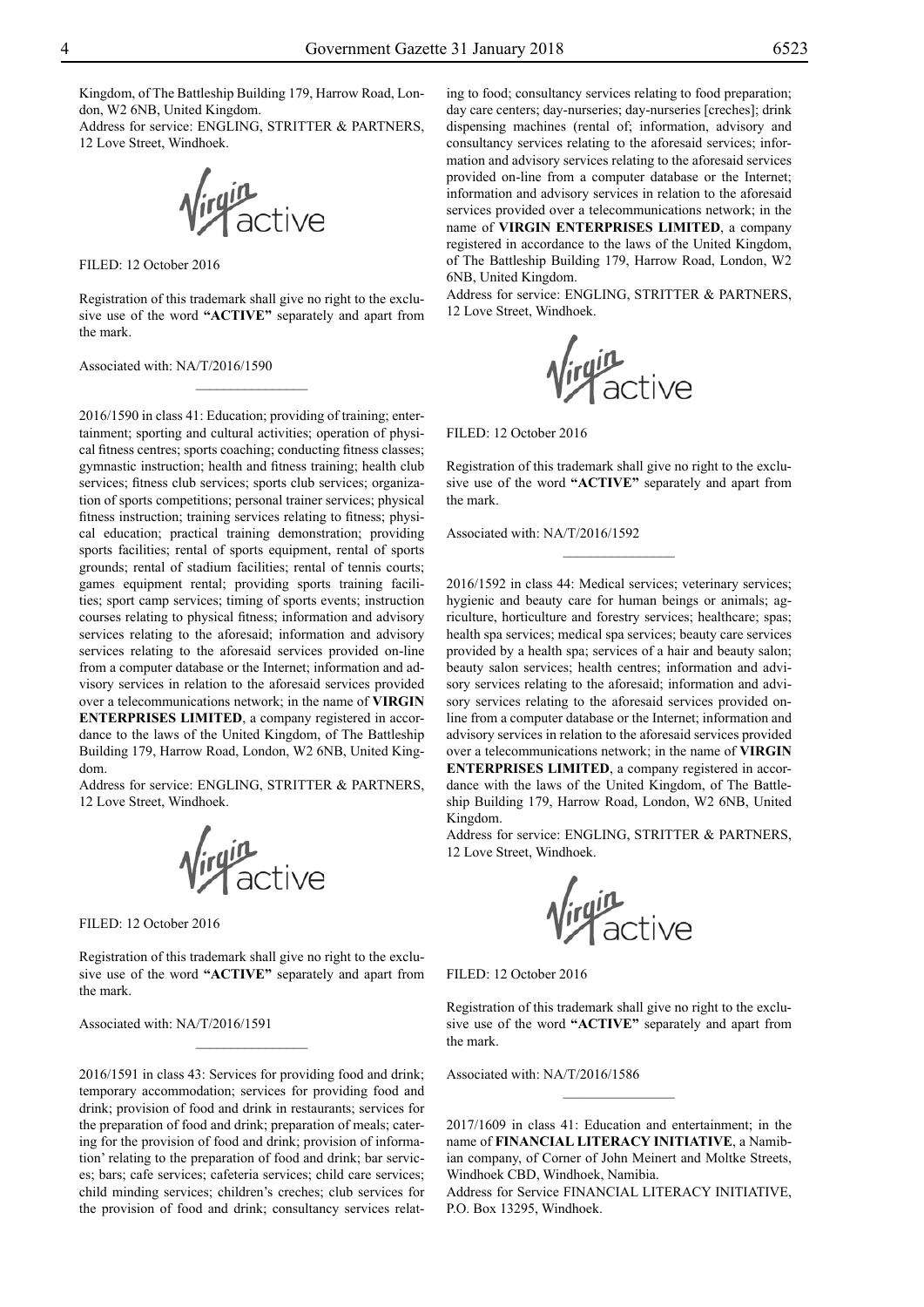

Filed: 22 May 2017

Registration of this trade mark shall give no right to the exclusive use of the words **"FINANCIAL", "LITERACY"** and **"INITIATIVE"** and the symbol **"N\$"** separately and apart from the mark.

The colours **"green (C88 M24 Y93 K9/R0 G133 B74/00854a)", "red (C18 M100 Y90 K8/R189 G32 B47/ bd202f)"** and **"Orange (CO M45 Y99 K0/R249 G157 B30/f99d1e)"** are the distinguishing factors of the mark.

 $\overline{\phantom{a}}$  , where  $\overline{\phantom{a}}$ 

2016/632 in class 37: Investment, construction; in the name of **ALTAIR INVESTMENTS CC,** a Namibian company, of 3720 Schweitzer Strasse, Windhoek- West, Windhoek, Namibia.

Address for service: ALTAIR INVESTMENTS CC, P.O. Box 22766, Windhoek.



Filed: May 26. 2016

Registration of this mark shall give no right to the exclusive use of the phrase **"INVESTMENTS CC"** or the letter **"A"**  separately and apart from the mark.

 $\mathcal{L}=\mathcal{L}^{\mathcal{L}}$ 

2015/1942: Scientific, electric, electrical equipment, photoelectrical and mechanical apparatus and instruments; all types of apparatus, instruments and equipment concerned with or relating to automotive and elec ncal power source and supply, including batteries, storage batteries; electric batteries for vehicles and motor cycles, lead acid batteries for all types of applications including mining motive power, standby, surface traction, forklift, mine lighting and solar applications; all types of accumulators; battery boxes; battery chargers, battery jars; battery separators, dry cells for batteries, electric and electronic testing equipment, battery testing equipment, conductors, cables, wires and fittings for batteries; parts, components, fittings and accessories related to and used in respect of all the aforesaid goods; in the name of **METINDUSTRIAL (PTY) LTD - trading through its division FIRST NATIONAL BATTERY**, a South African company, of Liverpool Road, Industrial Site, Benoni South, Gauteng, 1502, Republic of South Africa.

Address for service: FISHER QUARMBY & PFEIFER, Corner of Robert Mugabe & Thorer Street, Windhoek.



FILED: 9 September 2015

Registration of this trademark shall give no right to the exclusive use of the words **"FIRST"** or **"MANUFACTURER"**  and the phrase **"WORLD CLASS"** separately and apart from the mark.

The descriptive word **"BATTERY"** will vary in use on the application form.  $\frac{1}{2}$ 

2008/1806 in class 5: Pharmaceutical, veterinary and sanitary preparations; nutritional and dietetic substances adapted for medical use, food for children; vitamin, nutritional and mineral preparations, solutions and supplements; trace elements; homeopathic; anthroposophical and herbal remedies; tonics; plasters, materials for dressings; material for stopping teeth, dental wax; disinfectants; preparations for destroying vermin; fungicides, herbicides; deodorants and deodorizers other than for personal use; air freshening preparations; air purifying preparations; in the name of **PHARMA NATURA (PROPRI-ETARY) LIMITED**, a South African company, of 1 Carey Street, Wynberg, Sandton, Gauteng, Republic of South Africa. Address for service: WITZ, CALICCHIO, ISAKOW & SHA-PIRO ATTORNEYS INC c/o H.D. BOSSAU & CO, 49 Feld Street, Windhoek.

FILED: 23 October 2008

# **BETTAWAY**

Associated with: NA/T/2008/1807

2008/1807 in class 30: Coffee, tea, cocoa, sugar, rice, tapioca, sago, artificial coffee; flour and preparations made from cereals, bread, pastry; sweets, sweetmeats, chocolate, candy and confectionery, ices; honey, treacle; yeast, bakingpowder; salt, mustard; vinegar, sauces (condiments); spices; ice; in the name of **PHARMA NATURA (PROPRIETARY) LIMIT-ED**, a South African company, of 1 Carey Street, Wynberg, Sandton, Gauteng, Republic of South Africa.

 $\overline{\phantom{a}}$  , where  $\overline{\phantom{a}}$ 

Address for service: WITZ, CALICCHIO, ISAKOW & SHApiro Attorneys Inc c/o H.D. Bossau & Co, 49 Feld Street, Windhoek.

FILED: 23 October 2008

### **BETTAWAY**

Associated with NA/T/2008/1806

2016/1314 in class 8: Hand tools and implements (hand operated); in the name of **TIPIN SECURITIES CC**, a South African Close Corporation, of 80 3rd Road, Hyde Park, Johannesburg, Republic of South Africa.

 $\frac{1}{2}$ 

Address for service: Rademeyer Attorneys c/o H.D. BOSSAU & Co, 49 Feld Street, Windhoek.

Filed: 22 August 2016

### **MARATHON**

2012/1623 in class 42: Catering services, in the name of **FLA-MINGO INFLIGHT CATERING PTY LTD**, a Namibian rivate company of 111 John Meinert Street, Windhoek West, Windhoek, Namibia.

 $\overline{\phantom{a}}$  , where  $\overline{\phantom{a}}$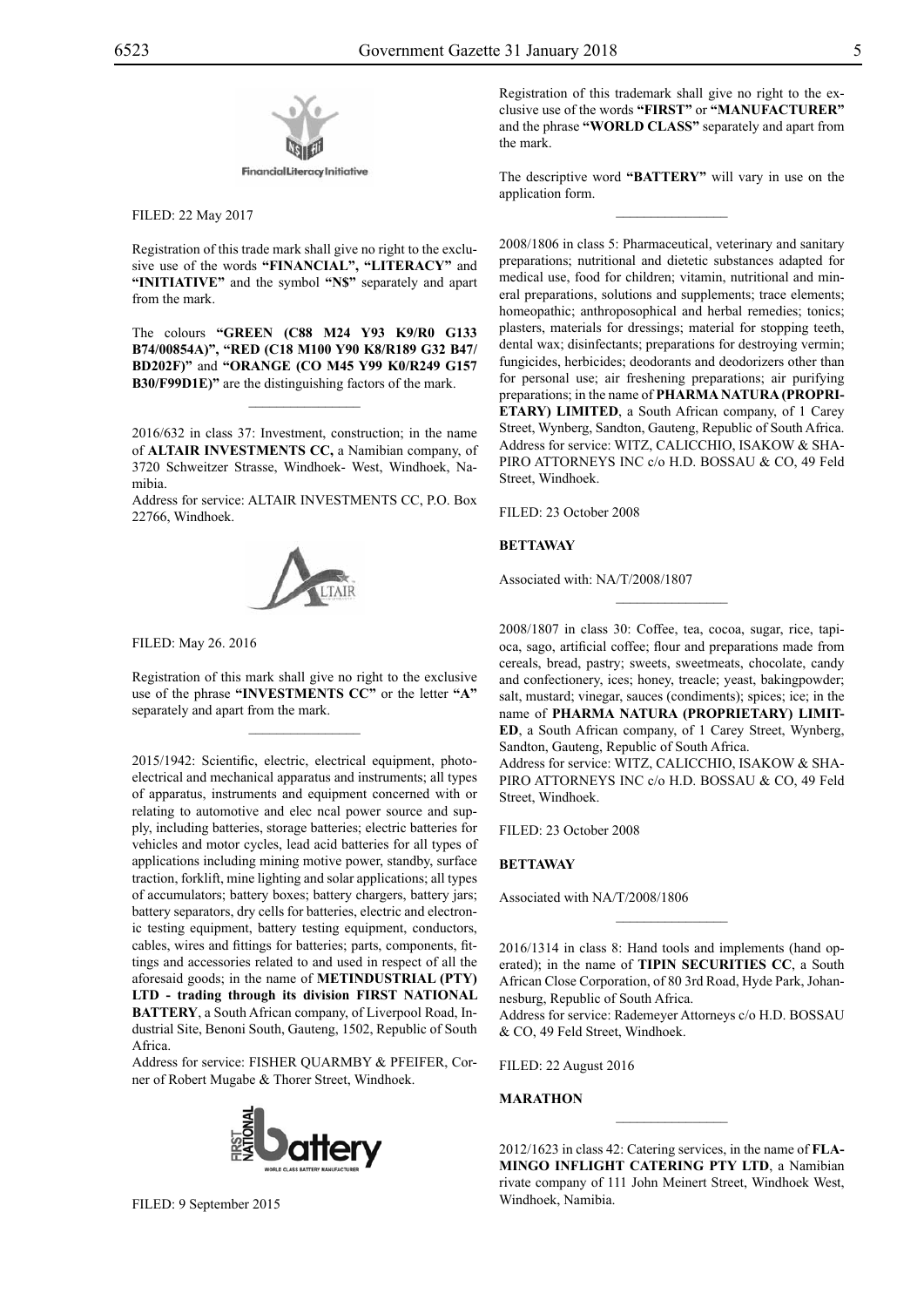Address for service: Edward athan Sonnenbergs c/o H.D. BOSSAU & CO, 49 Feld Street.

Filed: 12 November 2012

# **FLAMINGO**

Associated with: NA/T/2012/1622

2014/0518 in class 36: Insurance, financial affairs, monetary affairs, real estate affairs, in the name of **SANLAM LIFE NSURANCE LIMITED**, of 2 Strand Road, Bellville, 7530, Western Cape, South Africa.

 $\overline{\phantom{a}}$  , where  $\overline{\phantom{a}}$ 

Address for service: H.D. BOSSAU & CO, 49 Feld Street, Windhoek



Filed: 27 May 2014

Registration of this trademark shall give no right to the exclusive use of the word **"WEALTH"** separately and apart from the mark as a whole.

 $\frac{1}{2}$ 

Associated with NA/T/1996/1164 and 2014/0523.

2010/1731 in class 30: Coffee, tea, cocoa, sugar, rice, tapioca, sago, artificial coffee; flour and preparations made from cereals, bread, pastry and confectionery, ices; honey, treacle; yeast, baking powder; salt, mustard; vinegar, sauces (condiments); ices, in the name of **RETSOL INTERNATIONAL**, of 3rd Floor Harbour Front Building, President John Kennedy Street, Port Louis, Mauritius.

Address for service: EDWARD NATHAN SONNENBERGS c/o H.D. Bossau & Co, 49

Feld Street, Windhoek.

FILED: 15 October 2010

#### **CORNER BAKERY**

Registration of this trademark shall give no right to the exclusive use of the word **"BAKERY"**, separately and apart the mark.

 $\frac{1}{2}$ 

Associated with: NA/T/2010/1732.

2010/1732 in class 29: Meat, fish, poultry and game; meat extracts; preserved, dried and cooked fruits and vegetables; jellies, jams, fruit sauces; eggs, milk and milk products; edible oils and fats; salad dressings; preserves, pickles, in the name of **RETSOL INTERNATIONAL**, of 3rd Floor Harbour Front Building, President John Kennedy Street, Port Louis, **Mauritius** 

Address for service: EDWARD NATHAN SONNENBERGS  $c$ /o H.D. BOSSAU  $\&$  CO, 49 Feld Street, Windhoek.

Filed: 15 October 2010

**CORNER BAKERY**

Registration of this trademark shall give no right to the exclusive use of the word **"BAKERY"**, separately and apart from the mark.

Associated with: NA/T/2010/1730

2016/1652 in class 20: Boxes of wood or plastic; cases of wood or plastic; packaging containers of plastic; in the name of **APL CARTONS PROPRIETARY LIMITED**, a South African company, of Abattoir Road, Worcester 6850, Western Cape, Republic of South Africa.

 $\frac{1}{2}$ 

Address for service: Brian Bacon Associates c/o H.D. BOSSAU & CO, 49 Feld Street, Windhoek.

FILED: 20 October 2016

#### **APL ECO PUNNET**

Registration of this trademark shall give no right to the exclusive use of the word **"PUNNET",** separately and apart from the mark

 $\frac{1}{2}$ 

2016/471 in class 27:: Carpets, rugs, mats and matting, linoleum and other materials for covering existing floors; wall hangings (non-textile); in the name of **VAN DYK CARPETS (PROPRIETARY) LIMITED**, incorporated in South Africa, of 2096 Old South Coast Road, Reunion Durban, Kwa Zulu Natal, Republic of South Africa.

Address for service: EDWARD NATHAN SONNENBERGS, Inc c/o H.D. BOSSAU & CO, 49 Feld street, Windhoek.



Filed: 21 April 2016

Associated with NA/T/2010/1814

2016/1315 in class 8: Haols toools and implements (hand operated); in the name of **TIPIN SECURITIES CC**, a South African Close Corporation, of 80 3rd Road, Hyde Park, Johannesburg, Republic of South Africa.

 $\frac{1}{2}$ 

Address for service: RADEMEYER ATTORNEYS c/o H.D. BOSSAU & CO, 49 Feld Street, Windhoek.

 $\overline{\phantom{a}}$  , where  $\overline{\phantom{a}}$ 

Filed: 22 August 2016

## **WILL**

2002/1136 in class 30: Insurance, assurance, reinsurance and consultancy services of all kinds and descriptions; actuary services of all kinds and descriptions; evaluation, assessment, valuation, loss adjusting, agency, brokerage, exchange, savings, guarantee, security, swapping deposit, clearing houses and underwritting services of all kinds and descriptions; claims settlement, management and control, relating to insurance claims; investment and investment trust services of all kinds and descriptions; all services for, connected with or ancillary to any of the aforegoing; in the name of **GUARDRISK INSURANCE COMPANY LIMITED**, a South African company, of Alexander Forbes House, First floor, 25 Sauer Street Extension, Johannesburg, Republic of South Africa.